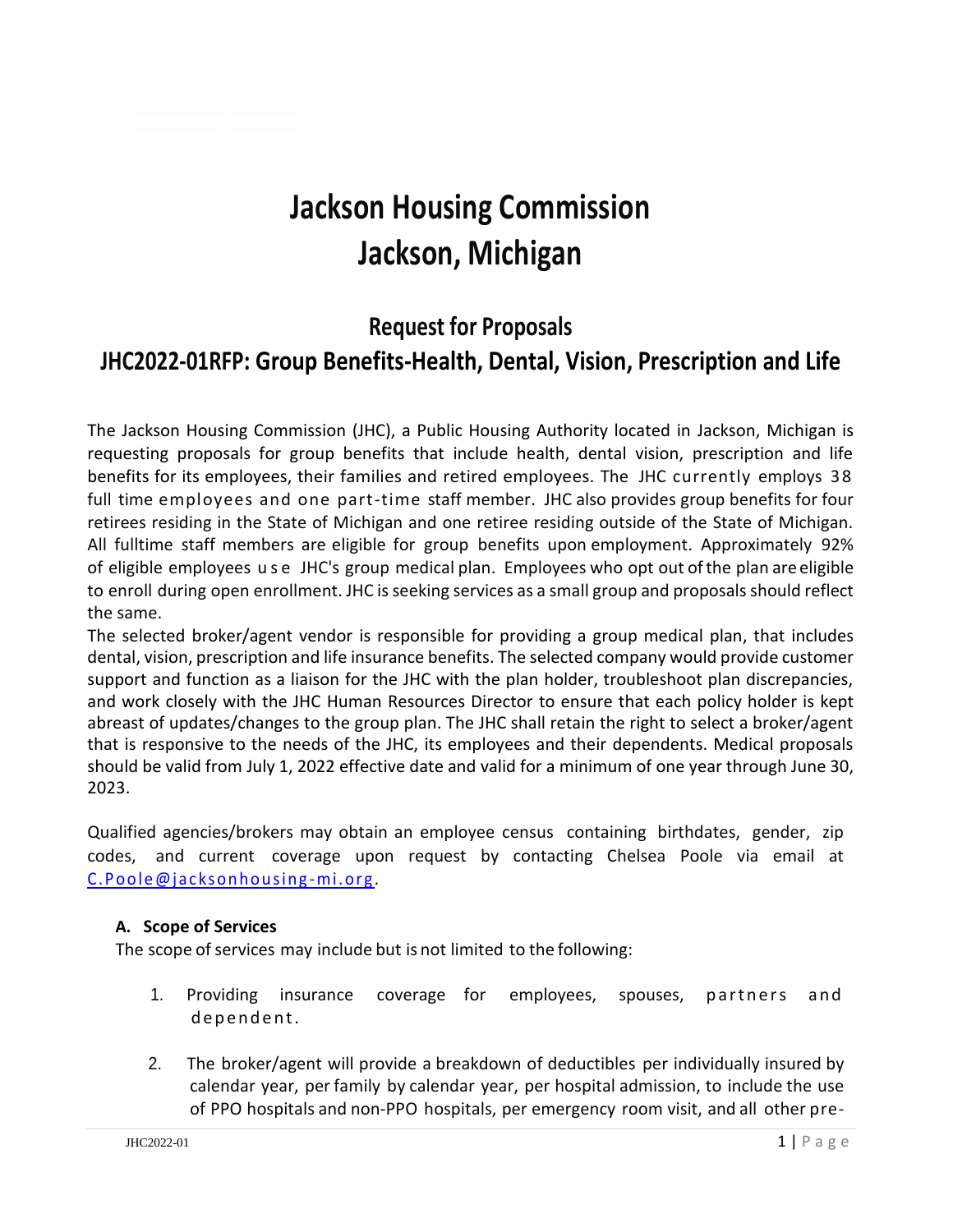existing condition requirements and costs. The broker/agent will provide a clearstatement of what procedures WILL NOT be covered and what procedures WILL be covered and the resulting deductibles. Additionally, any other deductibles or special clauses, constraints or requirements will be clearly stated in advance of selection of the vendor and will remain in effect for a full calendar year from July 1, 2022 to June 30, 2023.

- 3. The broker/agent will provide responsive customer service in answering questions about coverage and assisting with the completion of paperwork required by JHC employees to obtain benefits and insurance coverage
- 4. The broker/agent will provide for insurance that establishes a maximum out of pocket cost per calendar year.
- 5. The broker/agent will provide for wellness benefits.
- 6. The broker/agent will provide for lab services.
- 7. The broker/agent will provide a pharmacy prescription program that maximizes the use of discounts for both generic and brand name drugs. In addition to prescription plans that maximize pharmacy options, an option for mail order and additional savings will receive preference. The Firm/agent will provide specific and clear instructions on the use of the prescription program in addition to prescriptions and equipment covered and not covered and any resulting deductibles. The pharmacy prescription program shall also include specific coverage from pharmacies outside of the local service area. In no case will a pharmacy prescription program be accepted that fails to have national pharmacy coverage.
- 8. The broker/agent will provide for pregnancy coverage.
- 9. The broker/agent will provide specifics on COBRA and will provide a Conversion of Benefits for separating employees, provided the conversion does not add to the overall cost of those employees and dependents insured remaining in the program.
- 10. The broker/agent will provide descriptive plan materials with copies of any endorsements and self-select options in an amount to cover every employee in the office and three additional copies.

## **B. Payment**

The Firm/agent shall be paid upon submission of invoices to the appropriate contract manager as provided byany written contract agreement.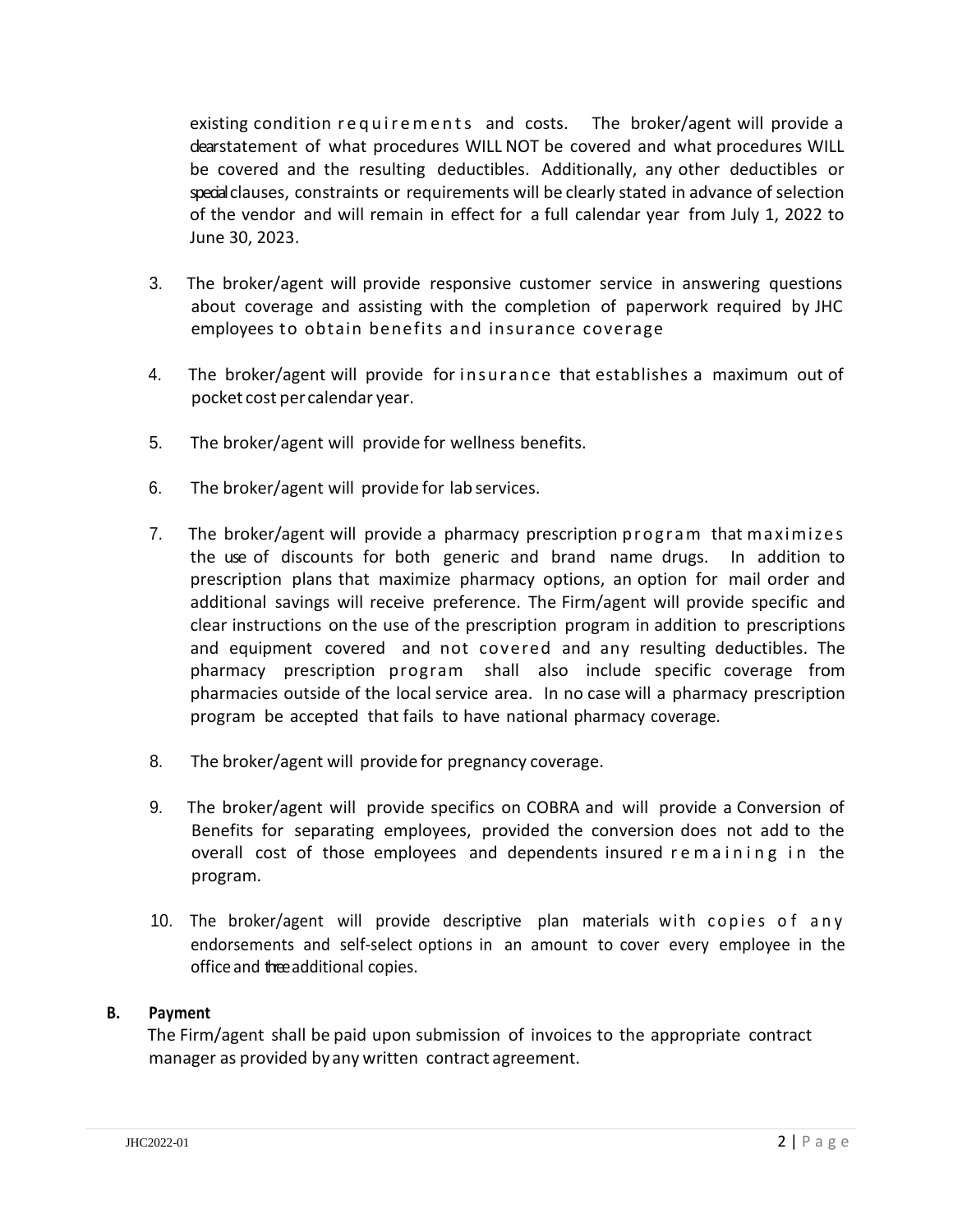## **C. Term**

The contract shall be for a one  $(1)$  year period renewable for one  $(1)$  year by agreement of both parties as specified by any written contract agreement.

## **D. RFP Requirements**

The broker/agent must submit the following as a part of their proposal and in the order presented below:

- (a) Business credentials that provide a synopsis of the firm's qualifications, proof of the agent's licensure and credentials of the insurance company's management team.
- (b) List of previous or ongoing insurance contracts that outline experience to perform services for a public sector employer as required under the scope of services.
- (c) At least four references that include at a minimum, a contact person, a company name, address, the services provided to that company and aphone number.

#### **E. Submission of Proposals**

Interested agent/firms licensed to offer insurance in the State of Michigan must register with the Housing Agency Marketplace,

https://ha.internationaleprocurement.com/requests.html?company\_id=1373 to submit a proposal. The deadline for submission is 2:00pm on April 27, 2022. Please contact the HA Marketplace customer support at 1(866)526-9266, if you experience difficulties registering or submitting a proposal to the HA Marketplace website. Instructions may be found on JHC's website, [www.jacksonhousing-mi.org.](http://www.jacksonhousing-mi.org/)

#### F. **Evaluation and Selection of Proposals**

An Evaluation Committee comprised of JHC staff will evaluate all proposals received for consideration.

- I Proposals meeting minimum submission criteria would be based on:
	- a. A clearly state understanding of JHC's benefit coverage needs
	- b. An insurance package that meets or exceeds the health, dental, vision, prescription and life benefits coverage.
	- c. Fixed pricing and costs, deductibles, out of pockets, coverage, limitation of coverage, and costs for all parties (insured, dependents and the JHC). Although cost will be a major consideration in evaluating proposals, value and an offering exceeding the minimum requirements will be a deciding factor as well.
	- d. The amount, breadth of coverage and the extent of benefits, such as living death benefits, waiver of premium, deductibles, co-payments, co-insurance, restrictions, or exclusions.
	- e. The capabilities and experience of proposers, the hospitals and the number of physicians under contract, the number that will accept new patients and the proposer's claims processing standards.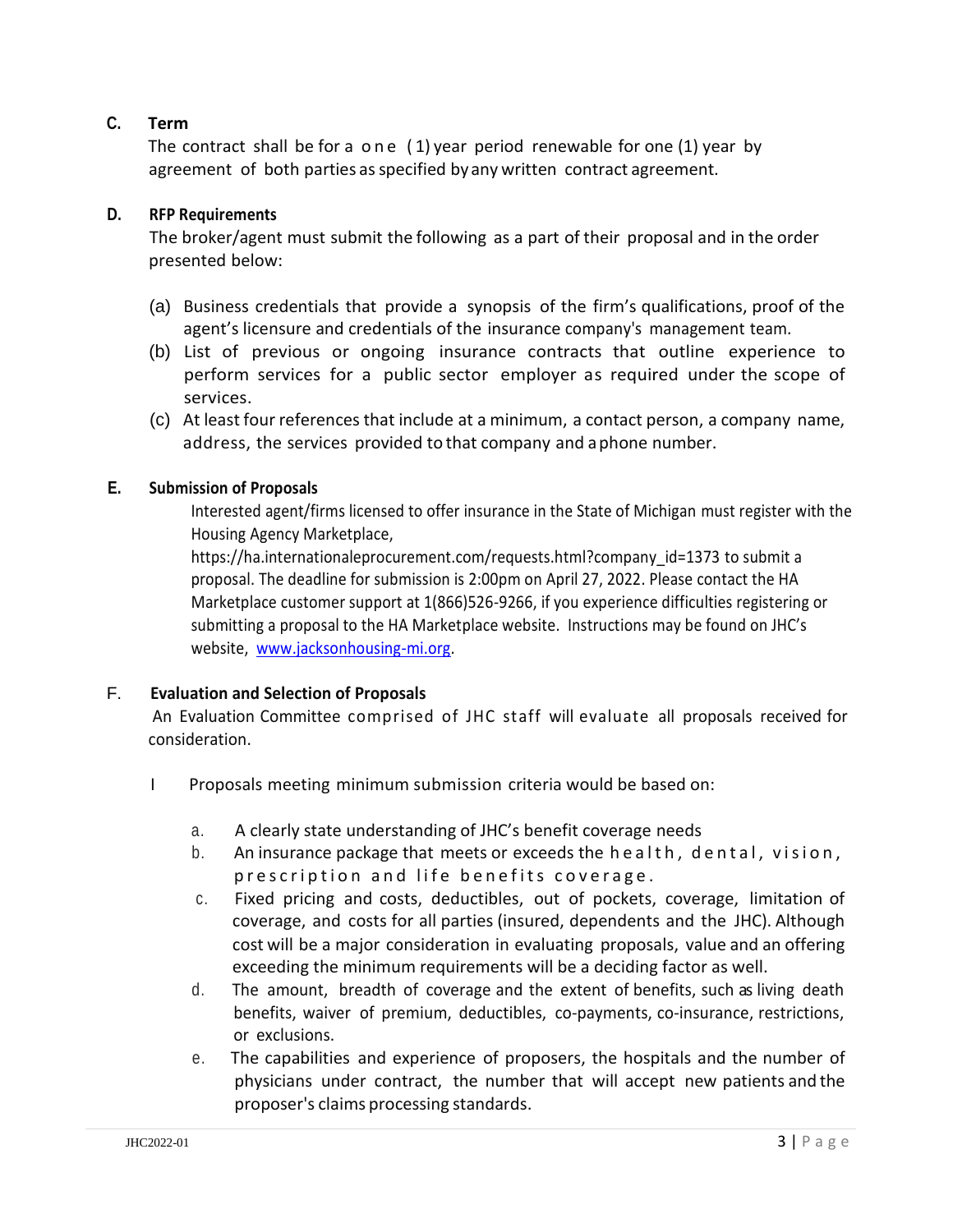- 2. Review of all proposals timely received will proceed as follows:
	- a. The Evaluation Committee will review all written documentation timely submitted and shall develop and recommend a vendor rank order.
- 3. Negotiations between the selection committee and the first vendor (the vendor ranked highest on the JHC approved rank order list will proceed as follows:
	- a. Negotiations will be held with the first vendor on the vendor rank order list.
	- b. If no tentative agreement can be reached with the first vendor, then negotiations will commence with the second vendor on the vendor rank order list.
	- c. If no tentative agreement can be reached with the second vendor, then negotiations will commence with the third vendor on the vendor r a n k order list.
	- d. If no tentative agreement is reached with the third vendor on the vendor rank order list, then the Evaluation Committee shall report such and recommend that a new vendor rank order list be established from among any other proposals submitted. If for any reason said procedure is not feasible, the committee shall restart the process.
- 4. Onceatentative agreementisreached withavendor,theagreementwill be submitted, and the proposer will provide an executive summary explaining the terms, conditions, and costs associated with the proposed contract.
- 5. Upon approval by the JHC Board of Commissioners, a formal agreement will be executed prior to the commencement of the contract.

## **G. Confidentiality, Warranty, & Indemnification**

- a. The FIRM/AGENT agrees to exercise caution and d i s c r e t i o n in safeguarding customer information and data which is confidential in nature. The firm/agent will be liable for any willful and material disclosure of such information or date in addition to being subject to criminal prosecution for violation of any applicable state or federal laws.
- b. The firm/agent will provide a statement of warranty that specifies the warranty of services to be provided and any limitations therein.
- c. To the fullest extent permitted by law, the FIRM/AGENT shall indemnify and hold harmless the Jackson Housing Commission, its officers and employees from liabilities, damages, losses, and costs including but not limited to reasonable attorney fees, to the extent caused by the negligence, recklessness, or intentional wrongful conduct of the FIRM/AGENT and other persons